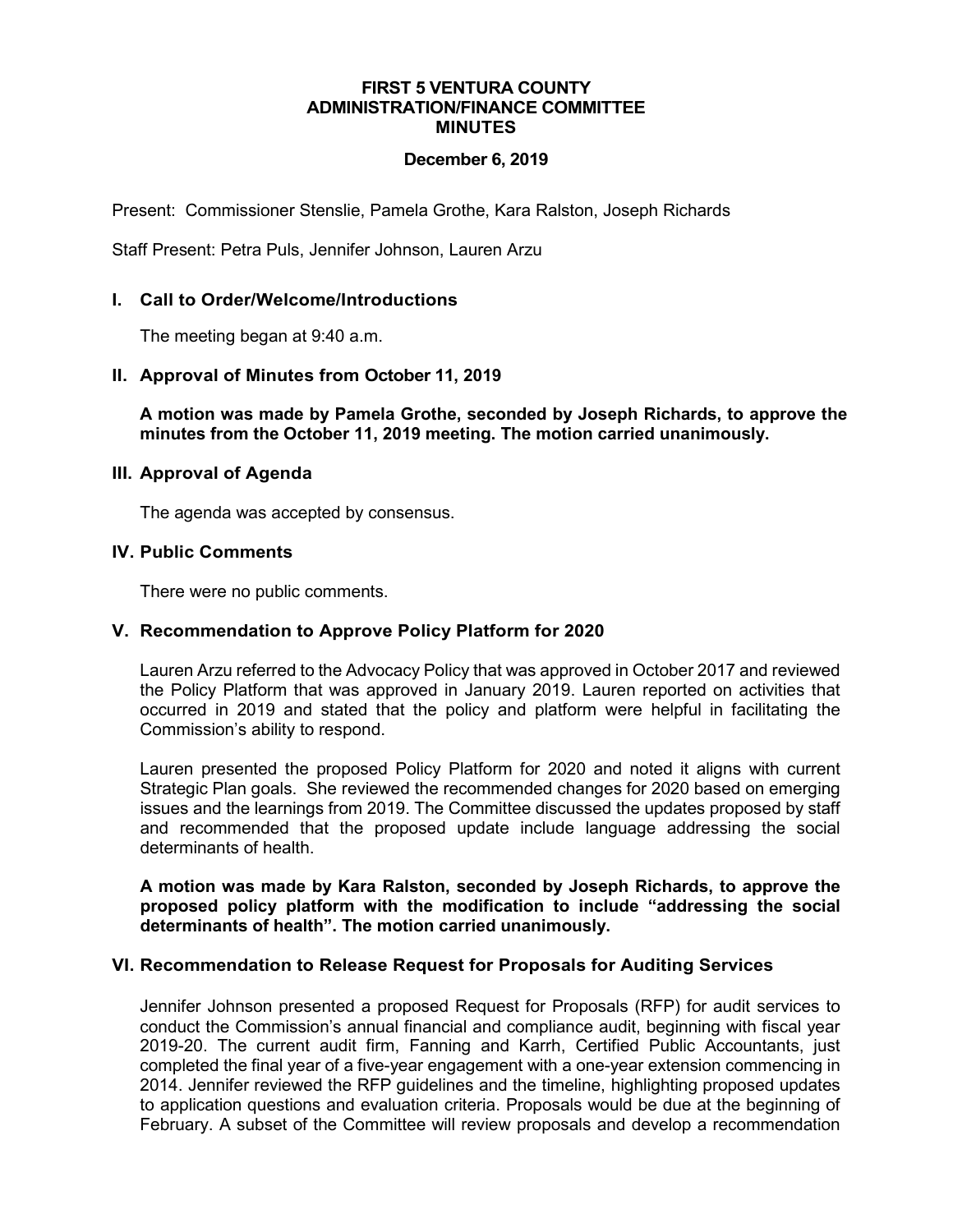that will be brought forward to the full Committee. The committee suggested a modification to have applicants attach any recent peer review reports to their proposal.

**A motion was made by Pamela Grothe, seconded by Kara Ralston, to approve the request for proposals as amended. The motion carried unanimously.**

### **VII. Review of Financial Reports as of September 30, 2019 and Update on Proposition 10 Distributions**

Jennifer Johnson presented the financial statements of September 30, 2019. Jennifer referred to the balance sheet and the statement of revenues and expenditures. She also referenced the September 2019 expenditure report, noting that the November expenditure report will reflect funded partner activity through quarter one. She gave an overview of the statements and the report, providing explanations as to variances.

Jennifer reported that First 5 commissions are currently experiencing significant delays in receiving tobacco tax distributions from the State. First 5 California was able to obtain estimates from the California Department of Tax and Fee Administration (CDTFA) for July, August, and September distributions. When taking into account the State's projection for quarter one (Q1), the current rate of decline for Ventura County is approximately 24% or \$380,000 lower compared to last year at the end of Q1. When budgeting for fiscal year 2019- 20 tobacco tax revenues, F5VC projected \$5.5 million, which is reflective of a 4% decrease applied to the prior year forecasted revenues. Because actual revenues for fiscal year 2018- 19 came in higher than forecasted, the impact of this decrease is somewhat mitigated. Additionally, while Ventura County's birth rate continues to decline, our proportion of statewide births increased slightly for fiscal year 2019-20, which will help offset the overall decrease experienced statewide. It is anticipated that Proposition 10 tax distributions for July will be distributed to counties next week. Efforts are underway at the state-level to obtain information from the CDTFA to determine the cause of the decrease. Distributions vary greatly from month to month and with actual revenue data for only 8% of the year, it is too early to determine whether current and future revenues will be impacted. Staff is closely monitoring monthly disbursements and will report back regularly.

Jennifer presented a chart illustrating the annual percent change in birth rate since 1999. County-level Proposition 10 tobacco tax revenues are based on the county's proportion of births that occurred statewide. The local percent change from year to year is compared to the statewide trend. At the time the chart was prepared, data was available through 2016. Jennifer noted that there is a great deal of fluctuation from year to year both locally and statewide. Overall, the chart depicts an overall decline in the local birth rates beginning in 2007. Jennifer reported that the California Department of Finance posted 2017 and 2018 data this morning. This data shows that while Ventura County's birth rate continues to decline, our proportion of statewide births rose slightly each year.

## **VIII.Recommendation to Approve 2020 Meeting Schedule**

Jennifer Johnson referred to the proposed 2020 Administration/Finance Committee meeting schedule and noted the Committee will plan to go dark for the month of July, as historically the Committee does not have business during that month. The schedule was approved by consensus.